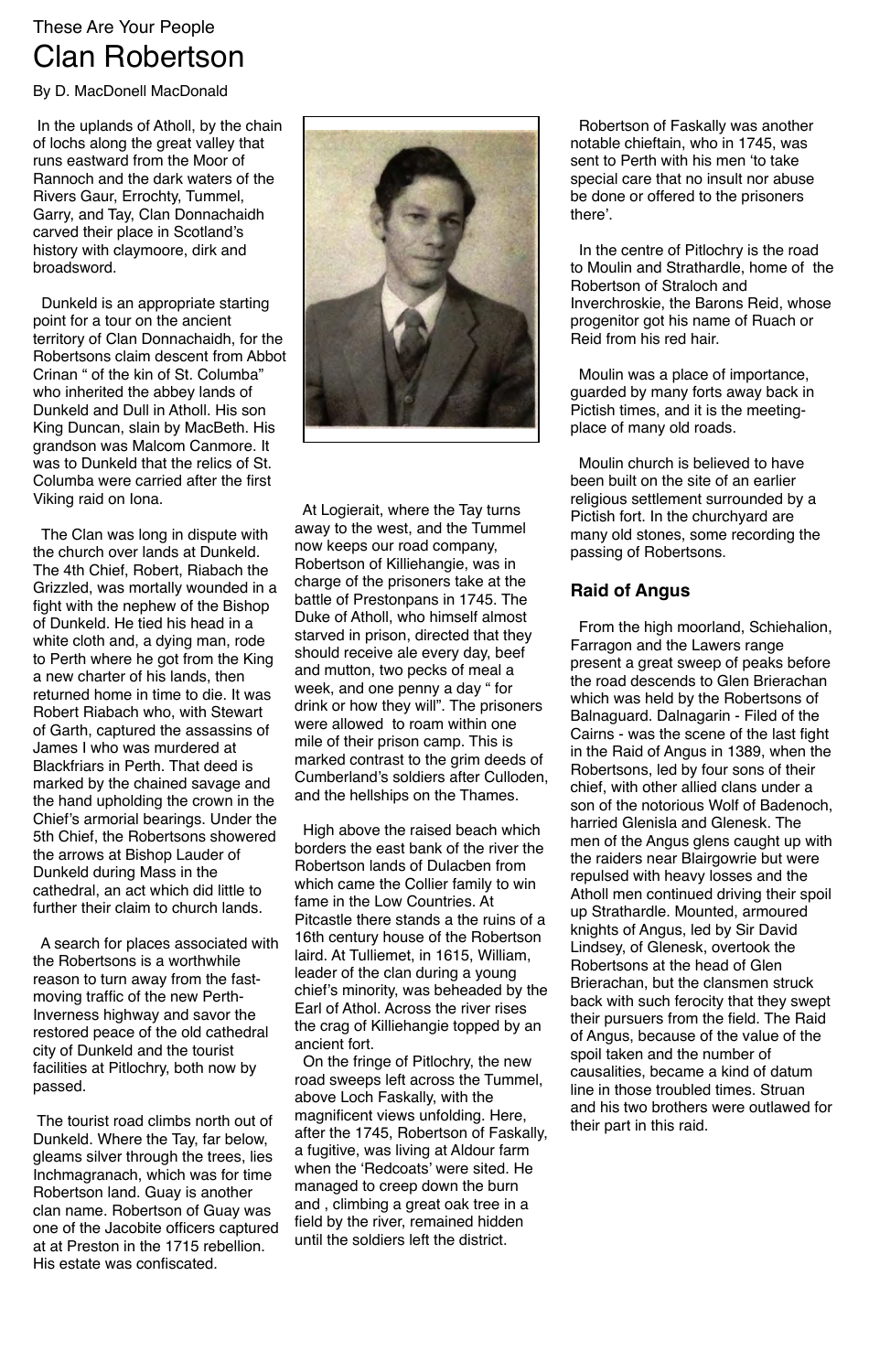CLAN DONNACHAIDH MUSEUM Glen Brierachan Stralock Loch Errochty ittiecrank nochdhu Struan Loch Rannoch Tring **Salvaron** Four Queen's View Kintoch Rannoch Bridge of Gaur  $8.8019$ Kirkmichael Loch Tummel Dunalistain Pitcastle A93 R. Tu of RANNOCH MOOR Dull ogierait Inchmagranach BLAIRGONRIE ABERFELDY Ben Lawer: DUNKELD Loch A.9

 The Barons Reid of Straloch, a branch of the Struan family, unlike the rest of the clan, were Whig Cameronians. They lived first at Balvaron on the river Ardle where a great block of granite stands. This is the Clach nan Barain, the Baron's Stone, and each heir was baptized from the basin hewn out of the great stone, a new one cut for each ceremony. The parents of the last baron, it is said, despised this rude font and used a silver bowl. The last Baron was General Reid, who composed that stirring march the "Garb of Old Gaul".

Robertsons of Straloch, once sheltered MacGregors who were pursued over the hills from Breadalbane by the Campbells who had with them their notorious 'black dogs', said to be raised on the milk of captured MacGregor women, and able to distinguish members of that clan anywhere. The Robertsons carried the fugitives on their backs up the steep face of Kindragan Rock and hid them in a cave. One man plied the Campbells with drink that night, covered them as they lay in their drunken sleep with the MacGregor's plaids and let the dogs into the house. The dogs savaged the sleeping Campbells and in the confusion of drawn dirks the dogs were killed and all the party wounded.

At Enochdhu is a mound between the standing stone and a round boulder. It is said to mark the grave of Ardle, a prince and his henchman who were killed when they out-distanced the rest of their army while pursuing the Danes who had been defeated in battle. The Robertsons of Kirkmicheal deserve to be remembered for being the first to join the Athol Brigade in 1745.

The Roberston Route requires an about-turn to Pitlochry north of which branches the road to Rannoch along the north side of Loch Tummel. It swings across the Garry and heads west.

The outstanding feature of this road by Loch Tummel is the Queen's View, different now from that seen by Queen Victoria when she drove over from Blair Castle. Today a greater Loch Tummel, a hydro-electric reservoir, stretches away towards the peak of Schielhallion with its new islands set in the foreground. Schielhallion, the fairy mountain, has traditionally a precious gem on its peak which could be seen flashing at noon throughout Rannoch. It marked the entrance of a treasure house in the heart of the mountain. To see the gem flashing in the moonlight meant misfortune.

At the far end of the loch near Port an Eilean there used to be an artificial island on which the chiefs had a "strength" which is now beneath the water. Duncan Reamhair, hero of Bannockburn, died there.